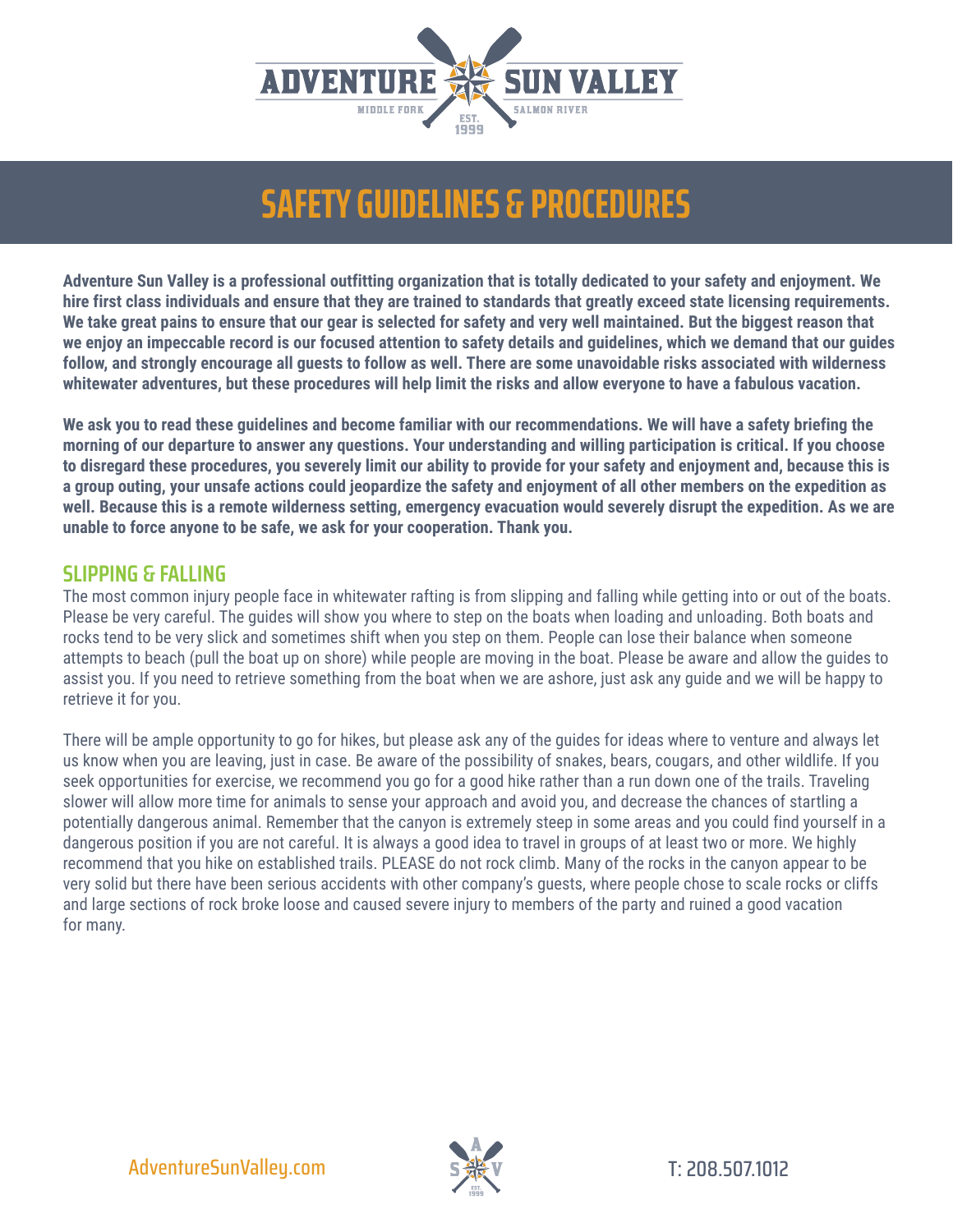

## **WEARING PERSONAL FLOATATION DEVICES (PFD) / HELMETS**

We very strongly urge you to wear your PFD at ALL times when on the water. The State of Idaho requires that anyone under 15 years old has a life jacket on at ALL times when on a boat. We are required to enforce that law. Our guides are instructed to never run any named rapid until everyone has their PFD on and fastened. Please ask a guide to ensure that yours is adjusted correctly. Everyone who joins the paddleboat or rides in the kayaks is required to wear a helmet and PFD at ALL times, no exceptions. Please don't force an uncomfortable scene where we need to enforce these rules. We have helmets available for you to use anytime that would wish one. If at any time, you desire a helmet while riding in an oar boat, just ask any guide and we will make sure one is available for you.

### **RIDING IN THE BOATS**

Ask the guides where you should hang on. The boats flex while going through waves and we do not want you to get your hands pinched. It is important to pay attention to your boat's travel and your guide's instructions. It is common for rafts to bump into rocks or other obstacles and if you are not prepared or hanging on, you could fall out.

If at any time your boat appears to be close to hitting any obstacle from rocks to other boats, please do not use your arms or legs to stop the hit. It is much safer to just hang on and let the big rubber boats take the shock. If you boat does impact a rock, log or any other obstacle that stops it from proceeding down river, your guide may command you to "high side" which means to move quickly but carefully to the side of the raft that is closest to the rock or obstacle. This may prevent the upriver tube (the one AWAY from the rock, log, et) from being pushed into the water and causing a "wrap". Just be attentive to your quide's commands.

#### **INVOLUNTARY "SWIMMING"**

If you ever find yourself swimming in swift water, because either the boat flipped, you fell out, or you tipped over in the kayak, your first response should be to "self-rescue". All of our guides will assist you to the best of their abilities, but it should still be your first response to try to help yourself. If you are near the boat, move aggressively to get to the upriver side of the boat, this will prevent you from being pinned between a rock and the boat. If the boat is upright, or you can get to one that is, you may consider swimming aggressively toward that boat. In some cases, swimming to shore could be your best option. In any case, try to look downstream and identify any hazards. If you are in shallow water or you are being washed toward rocks, roll onto your back with your feet downriver, so that you can use your feet to protect yourself. In this situation try to keep a rigid body to help keep your back end from hitting the bottom. You will need to decide between the options of aggressively swimming on your front or defensively swimming on your back with your feet downstream. NEVER EVER! stand up in swift water that is deeper than your knees. You may get one of your feet entrapped, then the water could push you over face down. Rescue from this position could be difficult. Remember this entrapment risk could be a result of wading in semi deep and quick moving water while fishing. If you end up swimming, someone may throw you a rescue rope. If this happens, grab the rope and not the bag. If you grab the bag, there may be a significant amount of rope that will continue to work out of the bag before it reaches the end and you will have that much further to go. Hold the rope tightly to your chest and roll on your back with the rope extending back over one of your shoulders towards whoever is at the other end (facing away from them). Hence when they pull you to them, you will be able to breath by facing away from your direction of travel in the water. DO NOT EVER tie the rope to yourself.

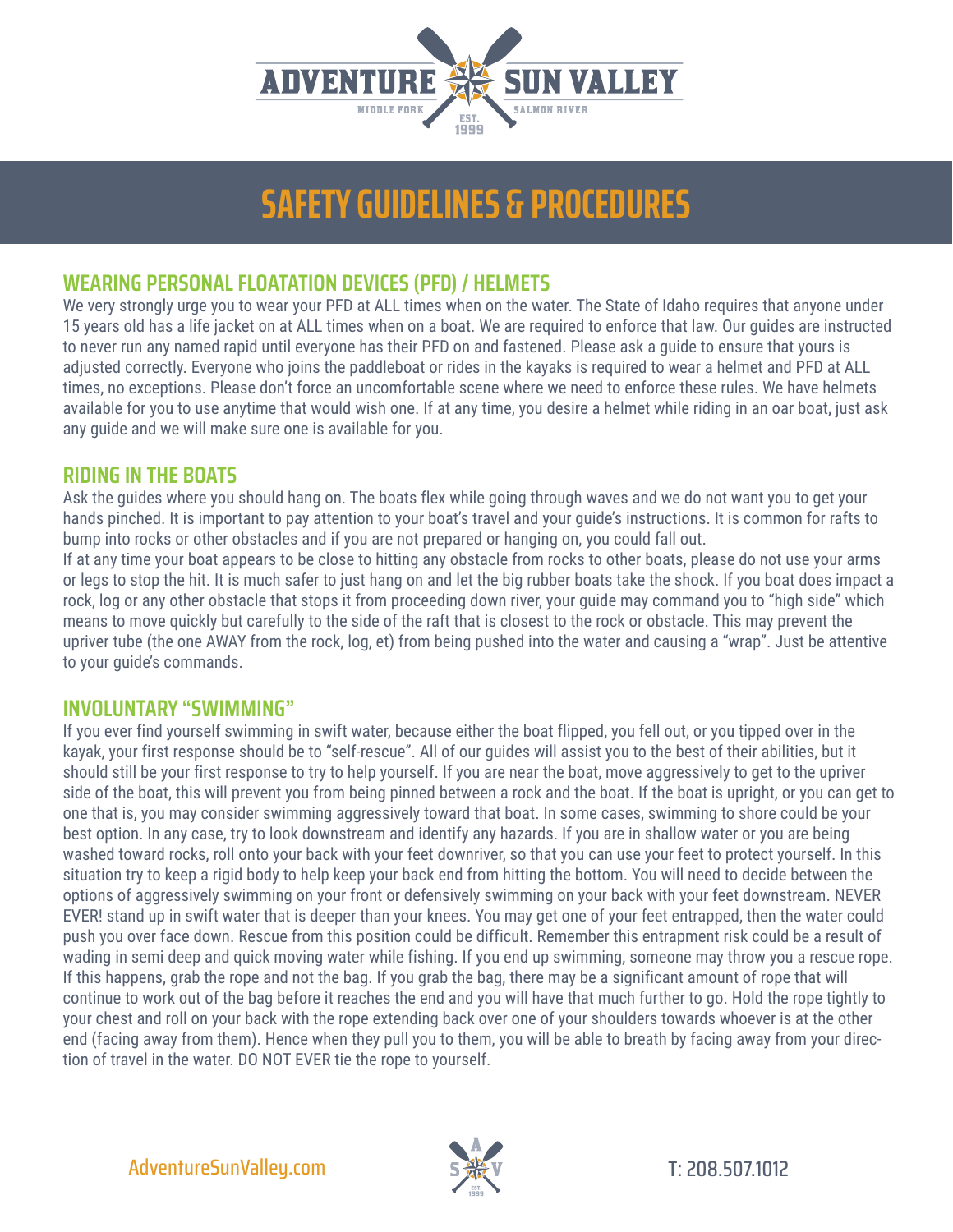

### **STRAINERS**

Anything in the river that allows water to pass through, but will snag a boat or swimmer is called a strainer and is VERY dangerous. Trees that fall into the water or closely positioned rocks are common strainers. If at any time, you are guiding your own boat or kayak (or swimming), and have any indication that you are approaching something that may trap you, move very aggressively to avoid that object. This is of special significance because we often allow very novice boaters to operate their own personal inflatable kayaks in sections of the water that are generally calm. However, we could at any time find that a new tree has fallen into the river and created an unexpected hazard. Thus, we ask you to always be alert and ready to avoid such items aggressively, and avoid a very real threat. When following another boat, you may see us use hand signs to alert you of potentially dangerous situations. We will NEVER point at hazards, instead we will ALWAYS point the direction that we need you to go. Generally if we signal a direction for you to travel, we suggest you maneuver aggressively and immediately in that direction. If you are in an inflatable kayak and the boat you are following gets stuck on a rock, that boat has now become a strainer to you. Aggressively avoid that boat. Always allow enough room between you and the boat you are following to ensure you do not get washed underneath a trapped boat.

### **KAYAKS / PERSONAL BOATS**

Before anyone is allowed to run their own kayak or row their own personal boat under our permit, they are required to talk to our lead guide about water conditions and hazards and be approved by that guide. When you are running your own boat, we are limited in our ability to provide for your safety. It is very difficult for us to judge your responsibility and skills, so you must accept your own risk. It is critical that you be aware of the water conditions and hazards at each point. Therefore, we require that you remain close to our boats and NEVER ahead of our lead boat or behind our last boat. Our assigned lead guide has final decision authority at all times for all boats launched under our permit. If he or she determines unsafe conditions or abilities, everyone is required to follow his or her decisions. If a kayaker bails out and swims from his or her kayak twice in any day they will be asked to ride in a boat and enjoy the remaining day aboard one of our rafts. Every individual running his or her own personal kayak or boat will be required to sign their understanding of this agreement.

#### **RUBBER KAYAKS**

Many of our guests find their experiences in one of our inflatable kayaks to be the highlight of their trips. It is important, however, to understand that they are thus commanding their own ship. We will always instruct the kayakers which boat they should be following. It is very important to then follow that boat!!! We will attempt to lead you away from hazards. If you choose to lag too far behind or discover your own paths, you greatly increase your risks. If you are not willing to follow our lead and guidance, we cannot allow you to run one of our boats. Additionally, some sections of the river at certain water levels create hazards that are not acceptable for amateur kayakers in inflatable boats and as such, we reserve the right to limit their use at any time if we deem it necessary for safety. As discussed above, kayakers must constantly be alert for any strainers and aggressively avoid them at all times.

#### **JUMPING & DIVING**

We insist that you refrain from jumping or diving from our boats, rocks, ledges or bridges. The river is deceptively shallow in many places. There are certain places that we have found to be safe and the lead guide may allow guests to jump from only those locations. You always have the freedom to avoid this risk at your discretion.